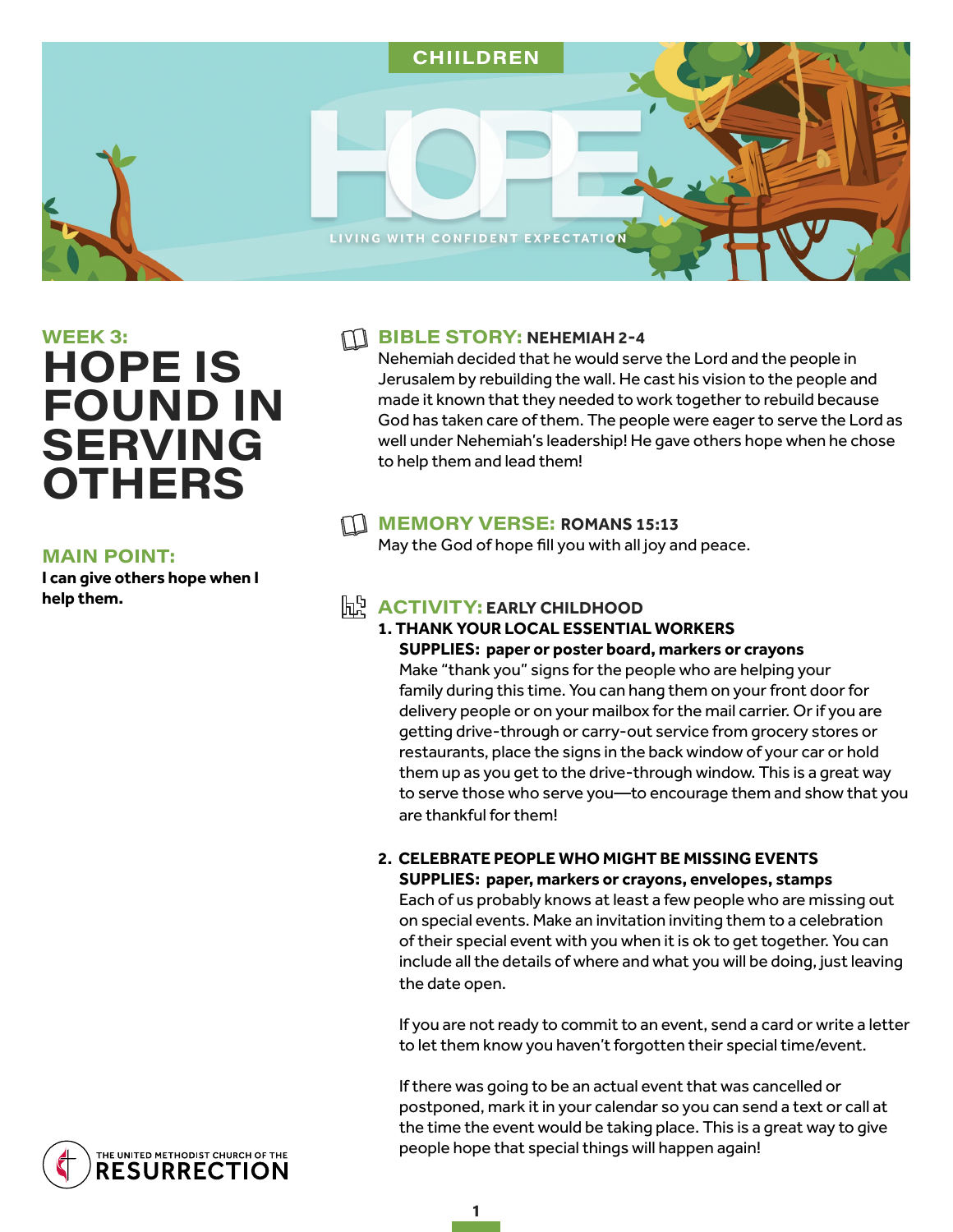## A C T IV IT Y: **ELEMENTARY ACTIVITIES:**

#### **1. BOAT RACE**

#### **SUPPLIES: Foil, straw or stick, tape, tub of water, small action figure or Lego minifigure**

- ACTIVITY: Have the children work together to create a boat out of foil. They can even make a sail for their boat. (If you are doing this activity with more than 3 children, have them work in groups to create a boat.) Once the boat is completed, place an action figure into the boat and then place the boat into the water at one end of the tub. Tell the kids that their boat needs to get to the other side of the tub, but they cannot touch the boat or the water. Let them try to figure out how to help the boat get to the other side (hint: they can get behind the boat and blow). Have them take turns "helping" the boat get to the other side and time them to see who does it the fastest. Finally, have all the children get behind one of the created boats and as a group blow on the boat at the same time.
- TALKING POINTS: Have you ever seen a sailboat? What makes a sailboat move? That's right, the wind! When people decide to build or buy a sailboat, they have hope that there will be wind to help them sail their boat. Without wind, the boat will not move! Today you built a boat and helped your action figure get to the other side of the tub. Without your help the guy wouldn't have moved and may not have reached the other side. You gave the action figure hope by helping him! That is our main point today! *I can give others hope when I help them!* What are some other ways you can give others hope by helping them? Tell a personal story about a time you helped someone!

### **2. MEMORY VERSE ACTIVITY**

#### **SUPPLIES: Memory Verse Cups from Week 1, timer**

\*At-Home modification – If you do not have enough cups, use what you have! (Suggestions: Lego Duplos, bowls, shoe boxes, hats, books, playing cards)

- SET UP: Divide up the cups so that you have 2-3 sets of cups (make sure to remove the 10 additional cups you added in week 2). Each set should have some of the words from the verse, together all the sets will make the full verse.
	- *Memory Verse Romans 15:13 May the God of hope fill you with all joy and peace as you trust in him, so that you may overflow with hope by the power of the Holy Spirit. NIV*
- ACTIVITY: If you have more children than sets of cups, you can divide the children up into groups and give one set of cups per group. Give the children one minute to try to organize their cups in order for the memory verse. At the end of one minute, they will need to say the full memory verse and point to the cups in their set as they say the word in the memory verse. (Example: one group may have the following words in their set – May, of, you, joy, as, in, so, you, overflow, by, of, spirit, 13. They would need to put them in order as they come in the verse, then say the whole verse and point to the cups they have as they say the word). This is supposed to be difficult. Let them struggle and try a few times. Tell them if they have any of the words in the right place. Once they have tried a few times and/or are getting frustrated, let them